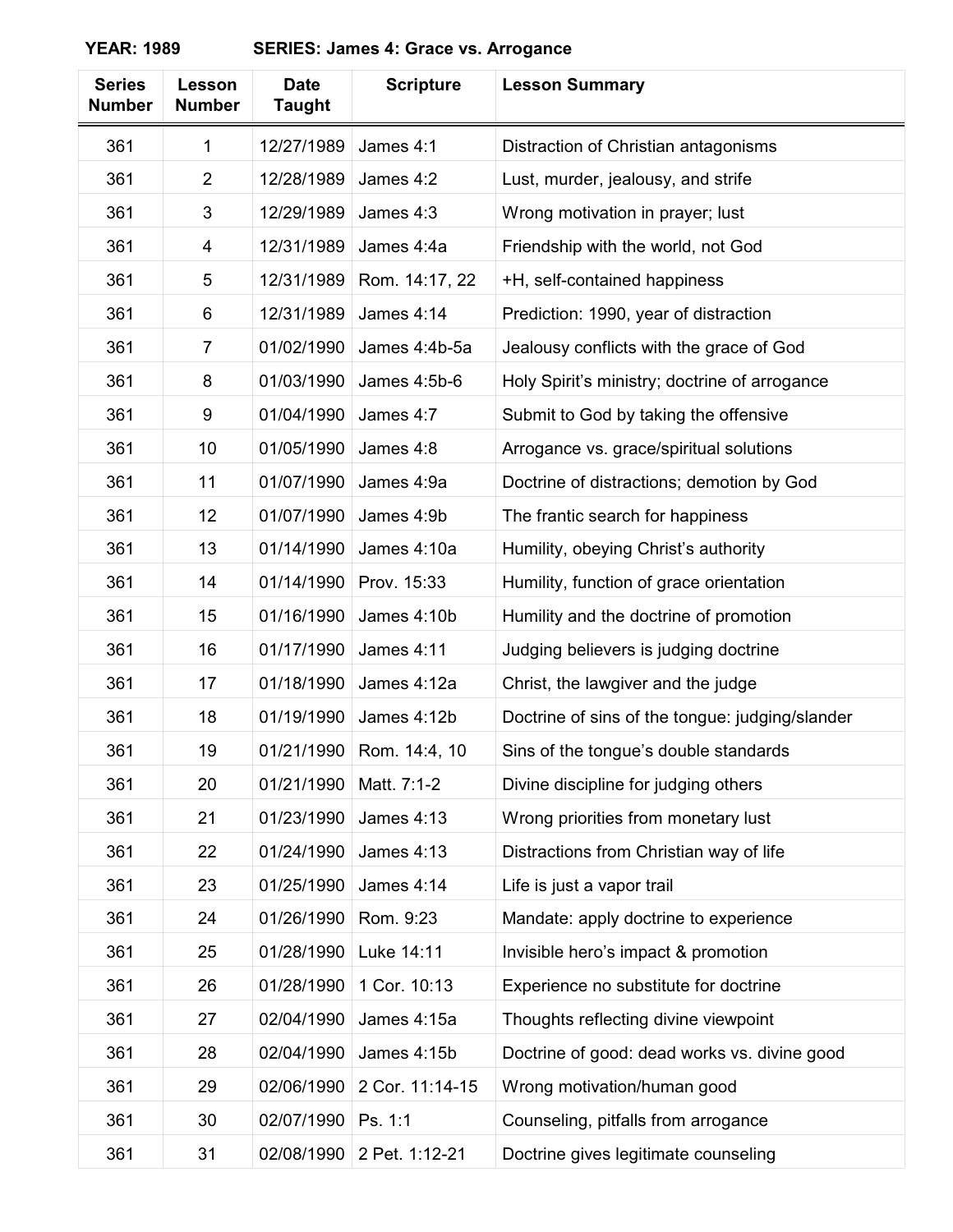**YEAR: 1989 SERIES: James 4: Grace vs. Arrogance** 

| <b>Series</b><br><b>Number</b> | Lesson<br><b>Number</b> | <b>Date</b><br><b>Taught</b> | <b>Scripture</b>         | <b>Lesson Summary</b>                         |
|--------------------------------|-------------------------|------------------------------|--------------------------|-----------------------------------------------|
| 361                            | 32                      | 02/09/1990                   | Eph. 2:8-10              | Salvation work excludes human works           |
| 361                            | 33                      | 02/11/1990                   | Gal. 2:16                | Salvation is faith only in Christ             |
| 361                            | 34                      | 02/11/1990                   | 2 Cor. 11:14-15          | Divine good vs. human good                    |
| 361                            | 35                      | 02/13/1990                   | Eph. 2:10                | Spiritual skills then production skills       |
| 361                            | 36                      | 02/14/1990                   | 1 Cor. 3:3               | Spiritual self-esteem/autonomy/maturity       |
| 361                            | 37                      | 02/15/1990                   | John 15:1-6              | Metaphor: vine and the branch                 |
| 361                            | 38                      | 02/16/1990                   | John 15:7-8              | Believer's fruit-bearing is divine good       |
| 361                            | 39                      | 02/18/1990                   | John 15:1-8              | Formula & results of divine production        |
| 361                            | 40                      | 02/18/1990                   | 1 Sam. 16:7              | The destructive results of cliques            |
| 361                            | 41                      | 02/20/1990                   | Eph. 6:1-3               | Teenagers, avoid the clique syndrome          |
| 361                            | 42                      | 02/21/1990                   | Eph. 6:1-3               | Teenagers, obey and honor your parents        |
| 361                            | 43                      | 02/22/1990                   | Eph. 6:1-3               | Cliques are counterproductive                 |
| 361                            | 44                      | 02/23/1990                   | Eph. 6:1-3               | Co-dependency in cliques                      |
| 361                            | 45                      | 02/25/1990                   | Col. 3:23-24             | Cliques create abnormal friendships           |
| 361                            | 46                      | 02/25/1990                   | 2 John 6-11              | Production before spiritual skills            |
| 361                            | 47                      | 03/04/1990                   | Rom. 13:1-3              | Church Age laws of divine establishment       |
| 361                            | 48                      | 03/04/1990                   | Rom. 13:4-5              | Conscience & laws of divine establishment     |
| 361                            | 49                      | 03/06/1990                   | Acts 23:1                | The balanced and blameless conscience         |
| 361                            | 50                      | 03/07/1990                   | 1 Pet. 3:15-16           | Doctrine of the conscience; Christian service |
| 361                            | 51                      | 03/08/1990                   | Gal. 4:19                | Fruit-bearing and spiritual adulthood         |
| 361                            | 52                      | 03/09/1990                   | Prov. 19:8               | Norms/standards from doctrine or carnality    |
| 361                            | 53                      | 03/11/1990                   | Prov. 19:8               | Believer has one life & one priesthood        |
| 361                            | 54                      | 03/11/1990                   | Hosea 8:7                | Christian service & spiritual adulthood       |
| 361                            | 55                      | 03/13/1990                   | <b>Christian Service</b> | Categories; believer's invisible impact       |
| 361                            | 56                      | 03/14/1990                   | Eph. 6:6-8               | Motivation for Christian service              |
| 361                            | 57                      | 03/15/1990                   | 1 Pet. 2:2               | Visible and invisible divine good             |
| 361                            | 58                      | 03/16/1990                   | 2 Tim. 2:21              | Divine good and cognition of doctrine         |
| 361                            | 59                      | 03/18/1990                   | Rev. 20:11-14            | Good deeds before and after salvation         |
| 361                            | 60                      | 03/18/1990                   | James 4:1-9              | Review distractions to divine good            |
| 361                            | 61                      | 03/20/1990                   | James 4:10               | God promotes prepared believers               |
| 361                            | 62                      | 03/21/1990                   | James 3:5-8              | Review sins of the tongue                     |